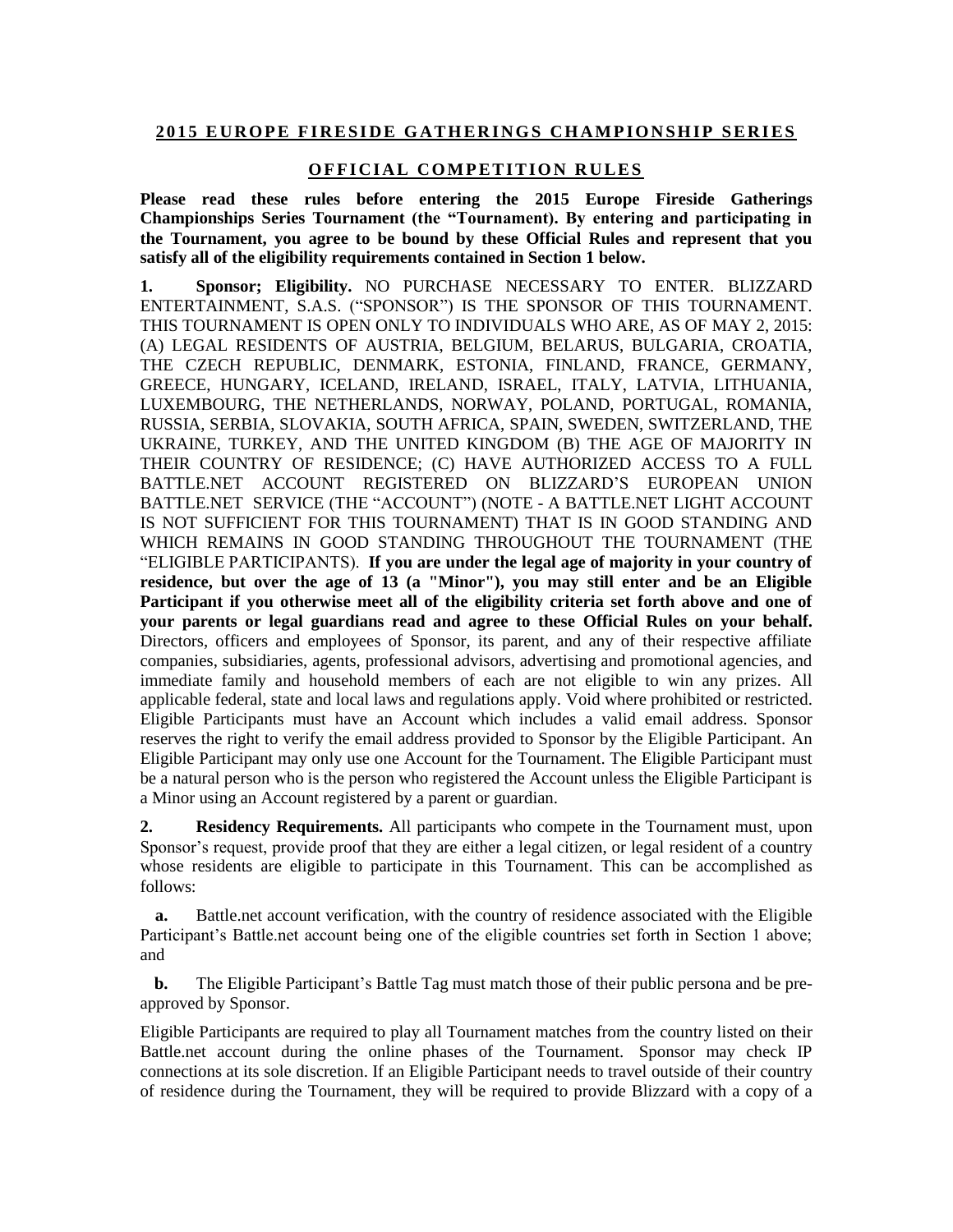valid photo ID with a current address within their country of residence, such as a governmentissued drivers license, military photo identification card, or Passport.

**3. Disclaimer.** Sponsor will not be responsible for (a) any late, lost, misrouted, garbled or distorted, inaccurate, incomplete or damaged transmissions or entries; (b) telephone, electronic, hardware, software, network, Internet, or other computer- or communications-related malfunctions or failures; (c) any Tournament disruptions, injuries, losses or damages caused by events beyond the control of Sponsor (although the Sponsor will take reasonable precautions to ensure reasonable safety); or (d) any printing or typographical errors in any materials associated with the Tournament. Additionally, in accordance with the [Battle.net End User License](http://eu.blizzard.com/en-us/company/legal/eula.html)  [Agreement](http://eu.blizzard.com/en-us/company/legal/eula.html) and without limiting Sponsor's rights therein, Sponsor retains the right to modify or delete content, data, digital cards, accounts, statistics, user profiles, and any information created, accumulated, stored or uploaded to an Account at any time and for any reason at its sole discretion.

**4. Tournament Period.** The Tournament shall commence on May 2, 2015, at approximately 12:00 AM Pacific Time (the "Commencement Date"), and shall continue through the end of the Tournament, which is expected to conclude on or about August 31, 2015.

## **5. Tournament Structure and Format.**

**a. Tournament Structure** Eligible Participants who compete and then win a Fireside Gatherings Hearthstone Tournament sanctioned by Sponsor and organized and held between May 2, 1015 and July 19, 2015, will earn an entry in the Online Qualifier Tournament. An Eligible Participant can only qualify for the Tournament once, and any entry that an Eligible Participant would otherwise earn after qualifying for the Tournament will not be awarded. Those Eligible Participants who qualify for the Online Qualifier phase of the Tournament will be randomly assigned by Sponsor, and advance through the Online Qualifier phase of the Tournament using a single elimination bracket tournament with bracket seedings determined by Sponsor to determine the top four (4) players. The four (4) Eligible Participants who finish with the highest ranking in the Online Qualifier phase of the Tournament will to compete in the Tournament finals event to determine the overall winner of the Tournament.

**b. Format.** For all Fireside Gatherings and Sponsor operated matches, Eligible Participants will use Hearthstone card decks that they have collected and set up on the Americas server on Battle.net. Matches shall utilize the "a best of 5, "Conquest," format with 3 classes per Eligible Participant each match. Each player will submit three (3) unique classes and decklists prior to the event. Each game in a match is blind pick for both players – no vetoes. When a player wins a game, the winning player cannot use the class that was used for that game for the remainder of the match (the hero has "ascended" to the conqueror's pool). The player that loses a game can keep the same class or switch to a different class at their choice, with such a switch being a 'blind pick.' The first player to win 3 games wins the match.

**6. Cheating.** Players must compete to the best of their ability at all times. Any form of cheating will not be tolerated. If the Sponsor determines that a player is cheating, the player will be immediately disqualified and removed from the tournament and may be restricted from participating in any events in the future, and have all of their licenses to all Blizzard games revoked. Players may be requested to install software on their computers for the duration of the tournament which is specially designed to detect cheating. Examples of cheating would include, without limitation:

a. Actions to intentionally alter or attempt to alter the results of any match, including losing a match with another player to advance one or the other's rank. If Sponsor determines that a player is colluding or match fixing, the player will be immediately disqualified and removed from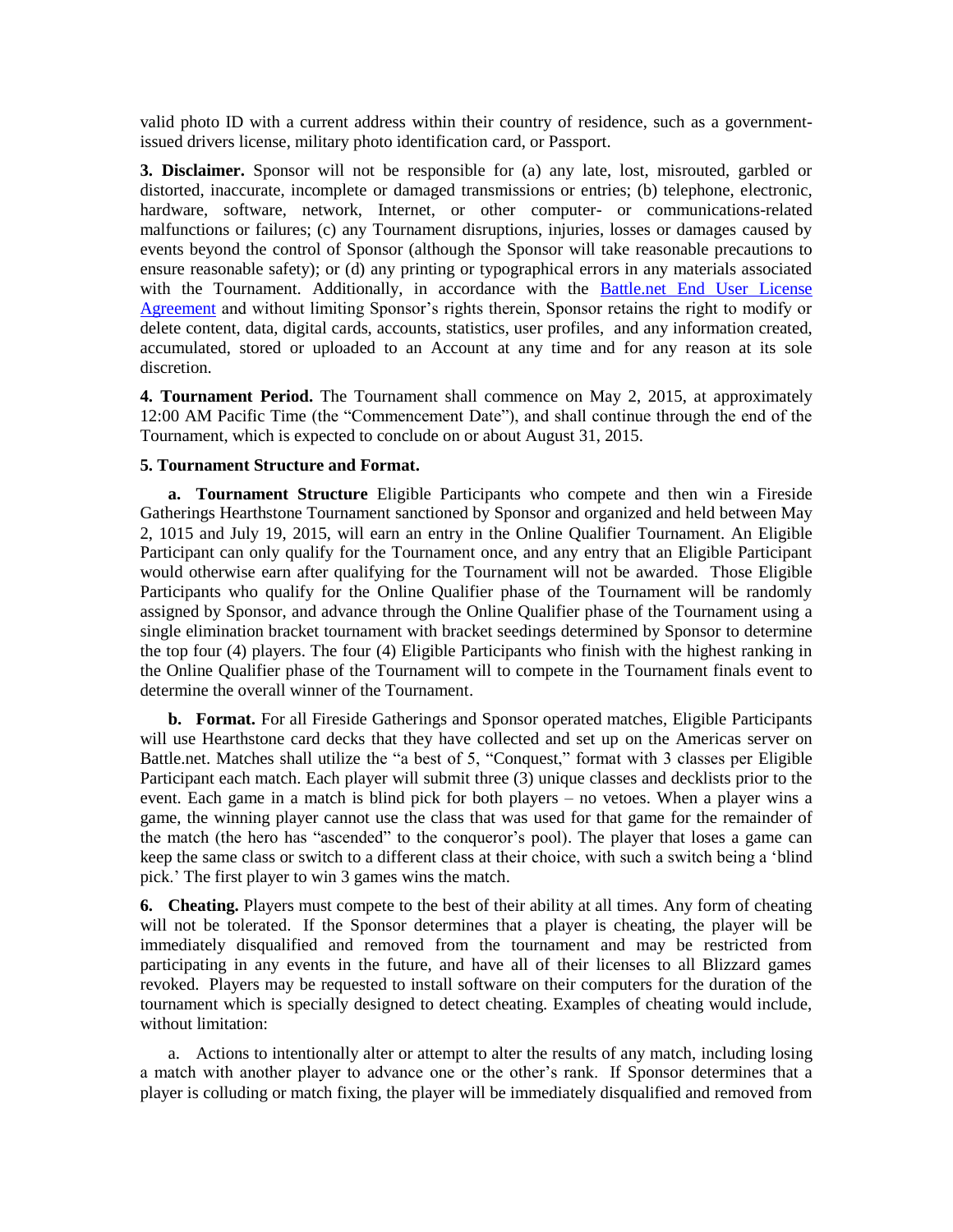the tournament and may be restricted from participating in future events and have all of their licenses to all Blizzard games revoked; and

b. Attempts to interfere with another player's connection to the game service through Distributed Denial of Service (DDoS) or any other means, he or she may be disqualified from the Tournament; and

c. Any incidence of Eligible Participants allowing individuals who are not the Eligible Participant to play on an Eligible Participant's Battle.net account in any of Blizzard games.

**7. Gambling.** Players are not allowed to place or attempt to place wagers on any matches or actions in, or around, any Blizzard title, including Hearthstone.

**8. Unsportsmanlike Behavior**. Should Sponsor determine that an Eligible Participant commits, or threatens to commit, violent acts against any other player in the Tournament, any admin, or any spectators of the Tournament, or engages in any unsportsmanlike behavior, the Eligible Participant may be disqualified from the Tournament.

**9. Tournament Defaults.** The following can result in a lost match or other penalties to be assessed against an Eligible Participant who is participating in the Tournament:

a. After the first game in the match begins, if an Eligible Participant leaves the match lobby, or cancels the "game challenge", or leaves the Hearthstone game client for any reason, it is considered a match forfeiture and the opposing Eligible Participant will win the match;

b. additionally, once the starting hands are provided by the Hearthstone game client, if an Eligible Participant leaves the game for any reason, the Eligible Participant is considered to have forfeited the game, awarding his or her opponent one game point; and

c. if an Eligible Participant selects a deck with a class that he already used to win a previous game in the match, that game is considered a loss.

## **10. Prizing.**

**a. Finalists.** In the event that the Tournament Finals is determined by Sponsor to be a studio or live event, the Eligible Participants that place in First, Second, Third and Fourth Place in the Online Qualifier will each win a trip to the location of the Tournament Finals, which will include round trip coach air fare to the city where the In the event that the Tournament Finals is to be held, and lodging nearby during the Tournament Finals.

**b. First Place Winner.** The Eligible Participant that places first in the Tournament Finals shall receive the equivalent of Two Thousand Five Hundred Dollars (\$2,500.00 USD), and the chance to compete in the 2015 Hearthstone Europe Regional Qualifier Tournament as a  $24^{\text{th}}$  seed.

**c. Second Place Winner.** The Eligible Participant that places second in the Tournament Finals shall receive a prize equivalent to One Thousand Five Hundred Dollars (\$1,500.00 USD).

**d. Third and Fourth Place Winners.** The Eligible Participants that place in third and fourth place in the Tournament Finals shall receive a prize equivalent to Five Hundred Dollars (\$500.00 USD).

Prizes are not transferable. No substitutions or exchanges (including for cash) of any prizes will be permitted, except that Sponsor reserves the right to substitute a prize of equal or greater value for any prize. All prizes are awarded "AS IS" and WITHOUT WARRANTY OF ANY KIND, express or implied (including, without limitation, any implied warranty of merchantability or fitness for a particular purpose). STATE, LOCAL TAXES, INCLUDING VAT TAXES WHICH ARE ASSOCIATED WITH THE RECEIPT OR USE OF ANY PRIZES ARE THE SOLE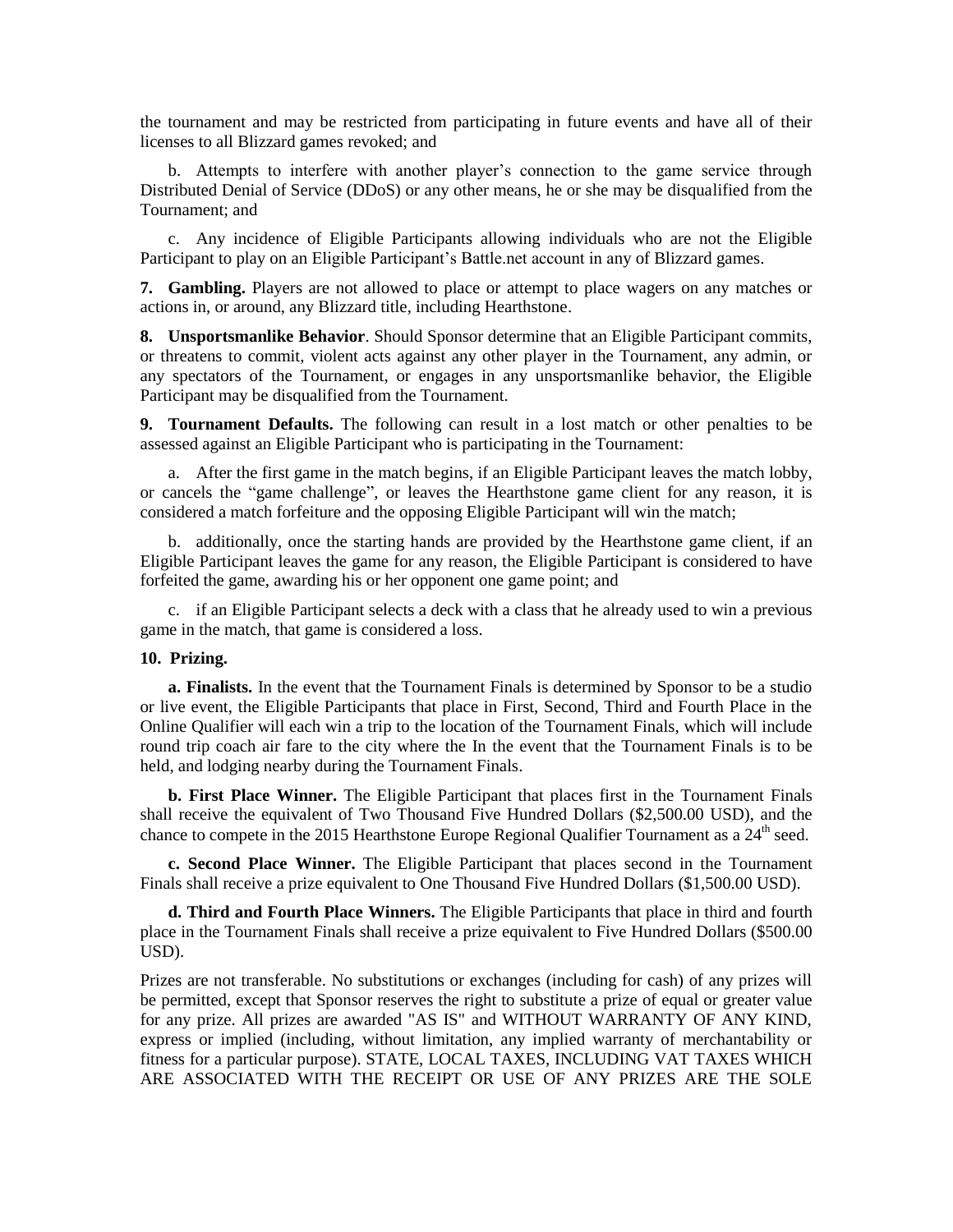RESPONSIBILITY OF THE WINNER. All cash prizes will be paid in Euros. Winners will be required to complete and submit to Sponsor all appropriate tax forms to receive a cash prize.

All travel must take place on the dates and times as specified by Sponsor. Eligible Participants who qualify for prizes hereunder shall be responsible, at their own cost and expense, for obtaining all the necessary visas, passports, or other travel documents issued by the government of their country of citizenship so that they have the legal capacity to travel to the site of the Tournament Finals, if applicable, and are responsible for any and all other costs and expenses associated with their prize that are not specifically set forth herein. Should an Eligible Participants who qualify for prizes hereunder be a "minor" in their country of residence, a parent or legal guardian shall travel on the same itinerary with the Eligible Participants, and shall be responsible for all of their own travel and accommodation costs including, without limitation, transportation and accommodation costs and any cost or expense associated with obtaining all the necessary visas, passports, or other travel documents issued by the government of their country of citizenship so that they have the legal capacity to travel to the site of the Tournament Finals.

**11. Collection of Information.** The information necessary to operate the Tournament was collected by Sponsor at the time that each Eligible Participant registered a Battle.net account used to participate in the Tournament, and without limiting Sponsor's rights under its privacy policies with regards to its use of the information, will be used to contact you specifically for operation of the Tournament. The Tournament is not open to anyone under the age of majority in your country of citizenship, and in the event that Sponsor becomes aware that you are under the age of majority in your country of citizenship and your parent or guardian has not provided specific permission to Sponsor for you to participate in this Tournament, Sponsor will delete, erase or destroy any and all personally identifiable information related to the Tournament. In the event that you are a citizen of France and/or any of the other countries whose citizens are eligible for this Tournament, and pursuant to French law pertaining to data collection and processing, you are informed that the data collector is Blizzard Entertainment, Inc., and the data collected will be transferred to the United States of America. Upon request, you will be provided with access to your personal data. You also have a right of opposition to the data collection, under certain circumstances. To exercise such right, you may write to "2015 Europe Fireside Gatherings Championships Series - Personal Data," c/o Blizzard Entertainment, P.O. Box 18979, Irvine, CA 92612. You may also withdraw your personal data upon request, however you will be disqualified as an Eligible Participant in the Tournament if you withdraw your personal data prior to the determination and fulfillment of the prizes listed in Section 5 herein. Information collected in connection with the Tournament will otherwise be collected in accordance with Sponsor's privacy policy, available at [http://eu.blizzard.com/en-gb/company/about/privacy.html.](http://eu.blizzard.com/en-gb/company/about/privacy.html) By agreeing to these Official Rules, you are also agreeing to the terms of Sponsor's privacy policy.

**12. Sponsor Use of Entries.** You hereby agree that in consideration of your being allowed the chance to enter the Tournament, Sponsor, its parent, subsidiaries and affiliates, shall have the perpetual, non-exclusive, worldwide license and right to utilize your name, character, likeness, and a biography of you. Sponsor shall have the right to use, modify, reproduce, publish, perform, display, distribute, make derivative works of and otherwise commercially and non-commercially exploit your name, character, likeness, and a biography of you in perpetuity and throughout the universe, in any manner or medium now existing or hereafter developed, without separate compensation to you or any other person or entity. You agree to take, at Sponsor's expense, any further action (including, without limitation, execution of affidavits and other documents) reasonably requested by Sponsor to effect, perfect or confirm Sponsor's rights as set forth above in this Section 12.

**13. General Release.** By entering the Tournament, you release Sponsor and any of its parent companies, subsidiaries, affiliates, directors, officers, employees, representatives, agents and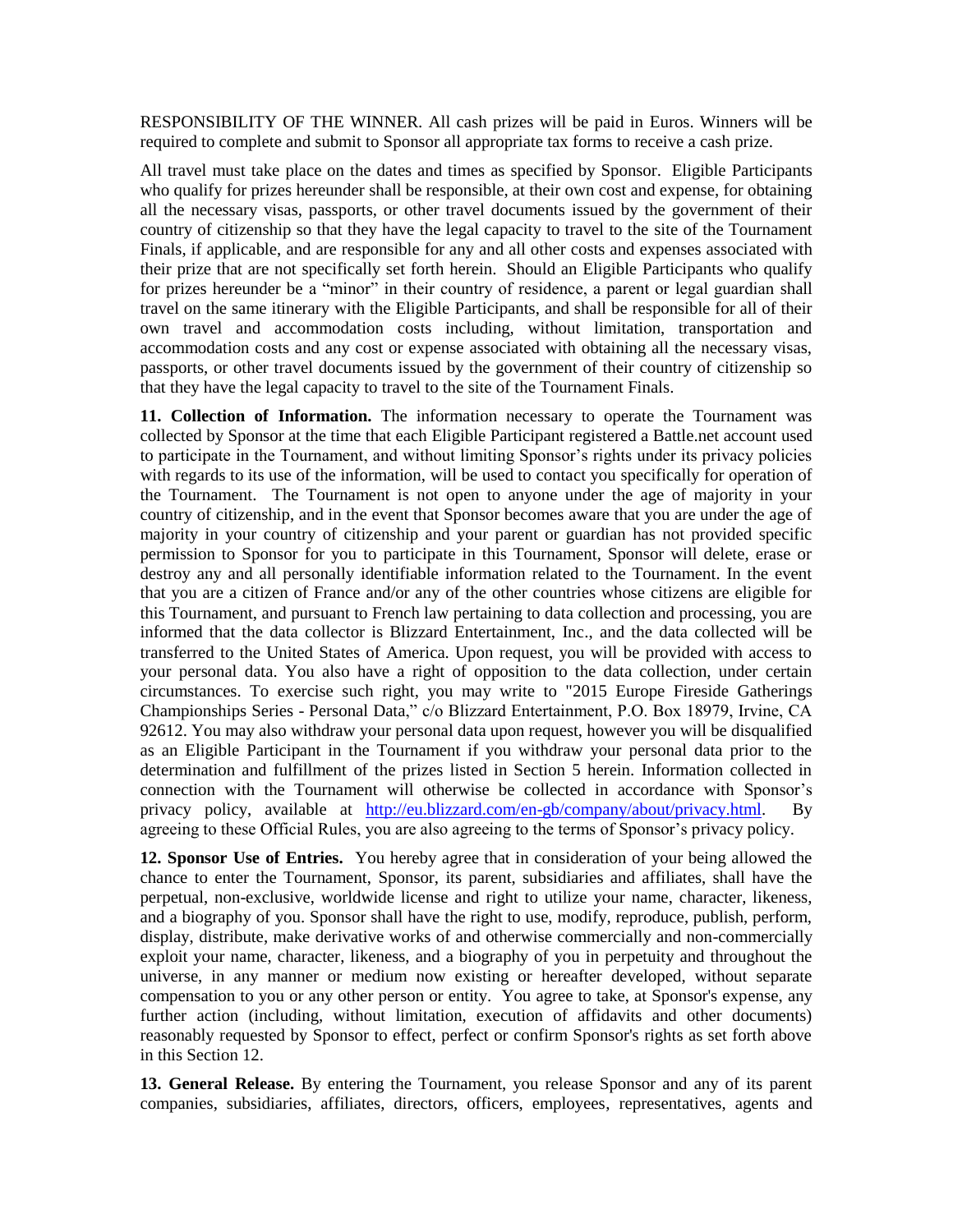agencies (collectively, the "Released Parties") from any liability whatsoever, and waive any and all causes of action related to any claims, costs, injuries, losses, or damages of any kind arising out of or in connection with the Tournament (including, without limitation, participation in the Tournament) or delivery, misdelivery, acceptance, possession, use of or inability to use any prize (including, without limitation, claims, costs, injuries, losses and damages related to personal injuries, death, damage to or destruction of property, rights of publicity or privacy, defamation or portrayal in a false light, whether intentional or unintentional), whether under a theory of contract, tort (including negligence), warranty or other theory. Some jurisdictions do not allow (i) the exclusion of implied warranties on applicable statutory rights, so the above exclusions and limitations may not apply in some cases.

**14. License Agreement.** Eligible Participants are at all times subject to the terms of Sponsor's Battle.net End User License Agreement, available at [http://eu.blizzard.com/en](http://eu.blizzard.com/en-gb/company/legal/eula.html)[gb/company/legal/eula.html.](http://eu.blizzard.com/en-gb/company/legal/eula.html) Should any Eligible Participant be found in violation of the Battle.net End User License Agreement, such Eligible Participant will not be eligible and will be automatically disqualified from the competition and Sponsor reserves all rights to claim any equitable or legal remedies for loss, and remedies under breach of contract, due to the violation of the Terms of Use License Agreement.

**15. Publicity Release.** Sponsor shall have the right to utilize your name, bio and likeness in advertising for the Tournament as well as in historical promotion of the Tournament. Sponsor also shall have the right to have the Tournament broadcast or re-broadcast (including via Internet transmission and wireless networks) by itself and/or the broadcast partner(s) without further payment to you in this Tournament Rules.

**16. Affidavit & Release.** As a condition of being awarded any prize, winners will be required to execute and deliver to Sponsor a signed affidavit of eligibility and acceptance of these Official Rules and release of liability. In the event that a winner is under the age of majority in his or her country of residence, winner's parent or legal guardian will be required to execute and deliver such documents. Failure to return a signed affidavit within seven  $(7)$  days may result in forfeiture of prize. Potential winners are responsible for ensuring return of all required materials; proof of sending will not be considered proof of receipt by Sponsor.

**17. Winners List; Rules Request.** A list of winners will be posted at http://us.battle.net/hearthstone no later than September 15, 2015 and will remain available until March 31, 2016. For a copy of the winners list, send a stamped, self-addressed, #10 business-size envelope  $(4\ 1/8$ " x  $9\ 1/2$ ") after September 15, 2015, and before March 31, 2016 to Sponsor at, "2015 Europe Fireside Gatherings Championships Series - Winners List, c/o Blizzard Entertainment, P.O. Box 18979, Irvine, CA 92612." To obtain a copy of these rules, send a stamped, self-addressed business-size envelope to Sponsor at the address listed below, "2015 Europe Fireside Gatherings Championships Series - Rules Request, c/o Blizzard Entertainment, P.O. Box 18979, Irvine, CA 92612."

18. Copyright Notice. The Tournament and all accompanying materials are copyright  $\odot$  2015 Blizzard Entertainment, Inc., and its respective licensors. All rights are reserved.

**19. Miscellaneous.** Sponsor reserves the right to patch or update Hearthstone at any time to fix bugs, change balance, or add features as deemed appropriate by the Sponsor, in its sole discretion, without suspending or canceling the Tournament. The Tournament and these Official Rules will be governed, construed and interpreted under the laws of France, provided that Blizzard shall have the right to disqualify any players that are rendered ineligible due to local law. Eligible Participants agree to be bound by these Official Rules and by the decisions of Sponsor, which are final and binding in all respects. Sponsor reserves the right to change these Official Rules at any time, in its sole discretion, and to suspend, cancel or modify the Tournament or any Eligible